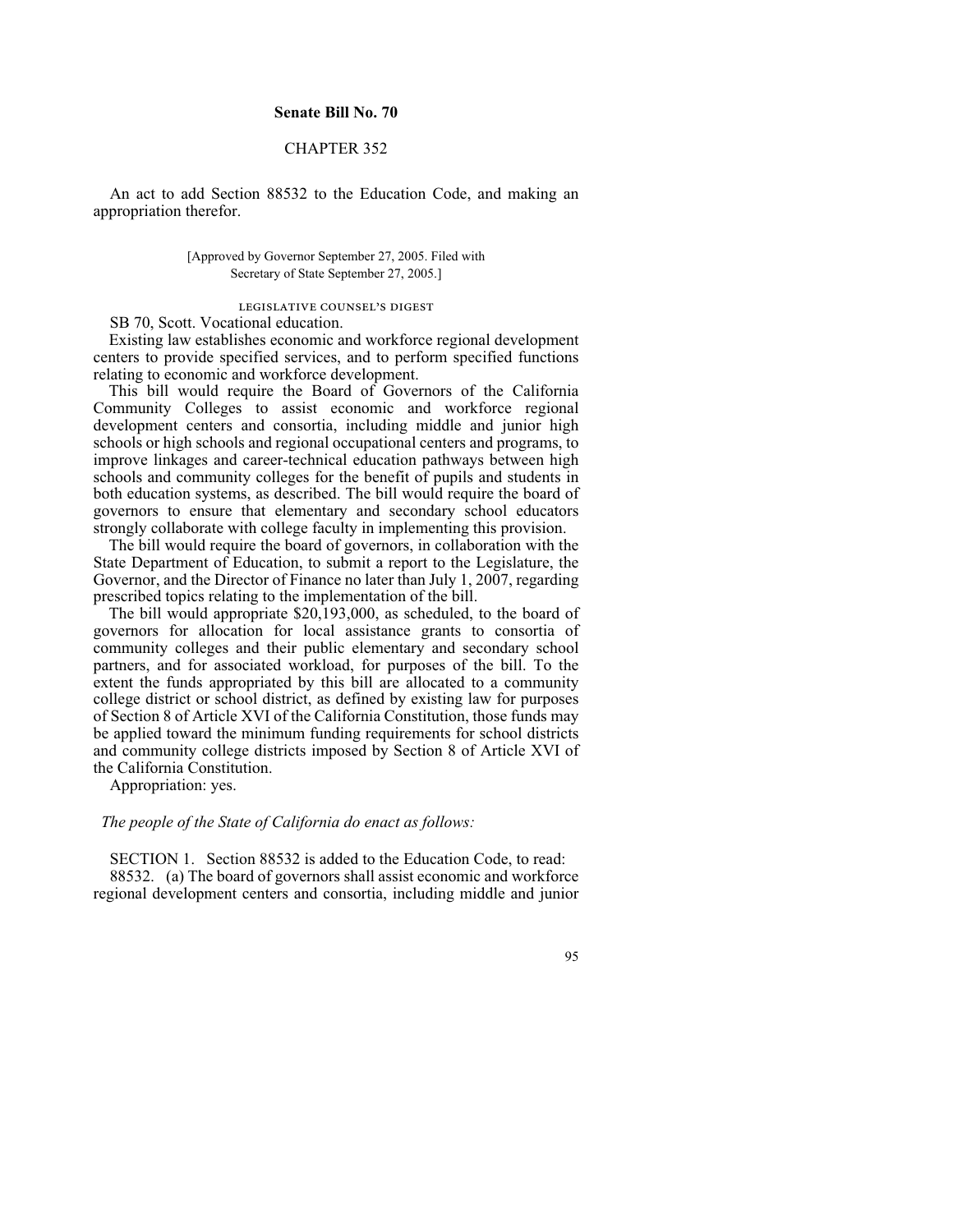high schools or high schools and regional occupational centers and programs, to improve linkages and career-technical education pathways between high schools and community colleges for the benefit of pupils and students in both education systems. This assistance shall include all of the following:

(1) Expanding certificate programs in identified economic development program strategic priority areas.

(2) Aligning existing technical preparation programs and career-technical education curriculum between high schools and community colleges to more targeted industry-driven programs through the models consistent with economic and workforce development strategic priority areas.

(3) Promoting the California Community Colleges Economic and Workforce Development Program's successful integration of business and emerging industries with career technical programs provided in high schools.

(4) Creating new articulated courses between high schools and community colleges and, where appropriate, four-year institutions.

(5) Accelerating education and training for those students who choose to be prepared for career and technical employment opportunities in less traditional and more expeditious methods while maintaining and or improving student competencies.

(6) Exploring new and more relevant career and technical practicum models that integrate coursework and student internship.

(7) Improving the quality of career exploration and career outreach materials.

(8) Disseminating materials and curriculum to all middle schools and senior high schools.

(b) The chancellor shall develop an implementation strategy for the program objectives delineated in this section as a part of the annual expenditure plan submitted to the advisory committee for the California Community Colleges Economic and Workforce Development Program and the board of governors.

(c) This section shall be operative only in fiscal years for which funds have been appropriated by the Legislature expressly for the purposes of this section.

(d) The board of governors shall ensure that elementary and secondary school educators strongly collaborate with college faculty in implementing this section.

SEC. 2. The Board of Governors of the California Community Colleges, in collaboration with the State Department of Education, shall produce a report regarding the implementation of the act that adds this section and the allocation of the funds appropriated for the purposes of that act. This report shall be submitted to the Legislature, the Governor, and the Director of Finance no later than July 1, 2007, and shall include all of the following:

95